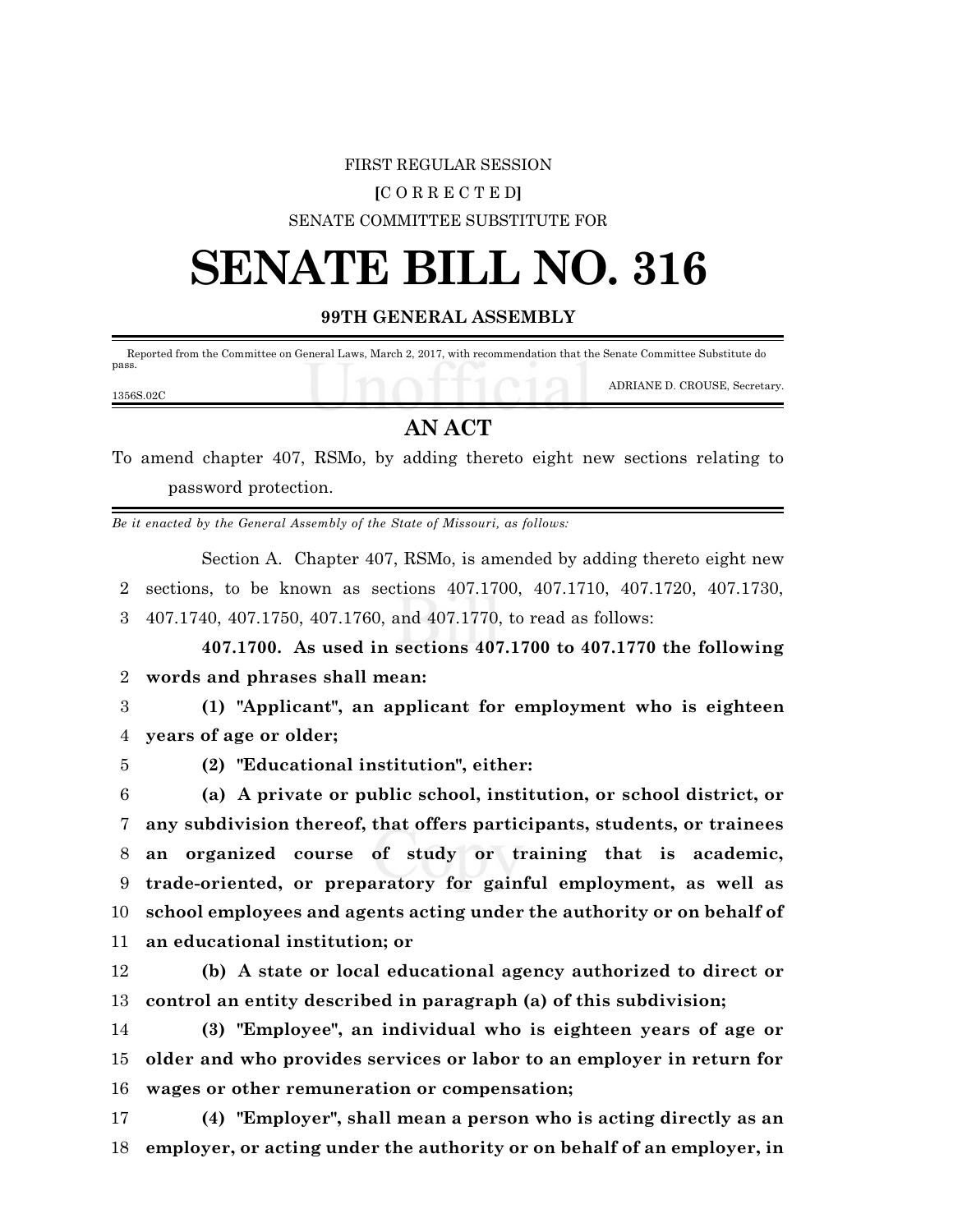**relation to an employee;**

 **(5) "Personal online account", any online account maintained by an employee, student, or tenant, including but not limited to a social media or email account, that is protected by a login requirement. "Personal online account" does not include an account, or a discrete portion of an account, that was either:**

 **(a) Opened at an employer's behest, or provided by an employer and intended to be used solely or primarily on behalf of or under the direction of the employer; or**

 **(b) Opened at a school's behest, or provided by a school and intended to be used solely or primarily on behalf of or under the direction of the school;**

 **(6) "Prospective student", an applicant for admission to an educational institution who is eighteen years of age or older;**

 **(7) "Prospective tenant", a person who is eighteen years of age or older and who inquires about or applies to rent real property from a landlord for residential purposes;**

 **(8) "Landlord", the owner or lawful possessor of real property who, in an exchange for rent, leases it to another person or persons for residential purposes;**

 **(9) "Lease", a legally binding agreement between a landlord and a residential tenant or tenants for the rental of real property;**

 **(10) "Specifically identified content", data or information stored in a personal online account that is identified with sufficient particularity to distinguish the discrete, individual piece of content being sought from any other data or information stored in the account with which it may share similar characteristics;**

 **(11) "Student", any full-time or part-time student, participant, or trainee who is eighteen years of age or older and who is enrolled in a class or any other organized course of study at an educational institution;**

 **(12) "Tenant", a person who is eighteen years of age or older who leases real property from a landlord, in exchange for rent, for residential purposes.**

**407.1710. Employers shall not:**

- **(1) Require, request, or coerce an employee or applicant to:**
- **(a) Disclose the username and password, password, or any other**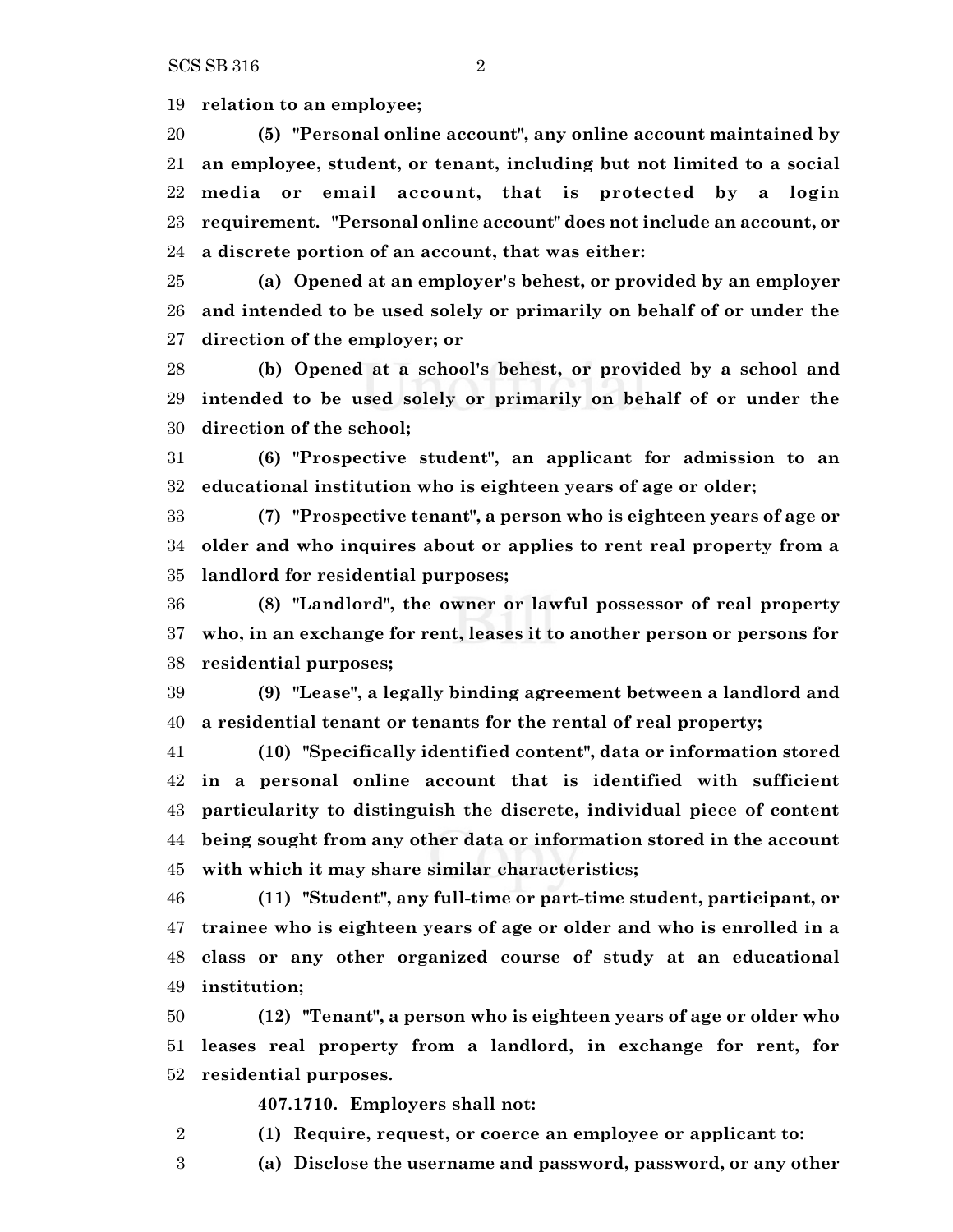**means of authentication, or to provide access through the username or**

**password, to a personal online account;**

 **(b) Disclose the nonpublic contents of a personal online account; (c) Provide password or authentication information to a personal technological device for purposes of gaining access to a personal online account, or to turn over an unlocked personal technological device for purposes of gaining access to a personal online account;**

 **(d) Access a personal online account in the presence of the employer in a manner that enables the employer to observe the contents of such account; or**

 **(e) Change the account settings of a personal online account so as to increase third party access to its content;**

 **(2) Require or coerce an employee or applicant to add anyone, including the employer, to their list of contacts associated with a personal online account;**

 **(3) Take any action or threaten to take any action to discharge, discipline, or otherwise penalize an employee in response to an employee's refusal to disclose any information specified in paragraphs (a) to (c) of subdivision (1) of this section or refusal to take any action specified in paragraphs (d) and (e) of subdivision (1) of this section or subdivision (2) of this section; or**

 **(4) Fail or refuse to hire any applicant as a result of an applicant's refusal to disclose any information specified in paragraphs (a) to (c) of subdivision (1) of this section or refusal to take any action specified in paragraphs (d) and (e) of subdivision (1) of this section or subdivision (2) of this section.**

**407.1720. Educational institutions shall not:**

 **(1) Require, request, or coerce a student or prospective student to:**

 **(a) Disclose the username and password, password, or any other means of authentication, or provide access through the username or password, to a personal online account;**

 **(b) Disclose the nonpublic contents of a personal online account; (c) Provide password or authentication information to a personal technological device for purposes of gaining access to a personal online account, or to turn over an unlocked personal technological device for purposes of gaining access to a personal online account;**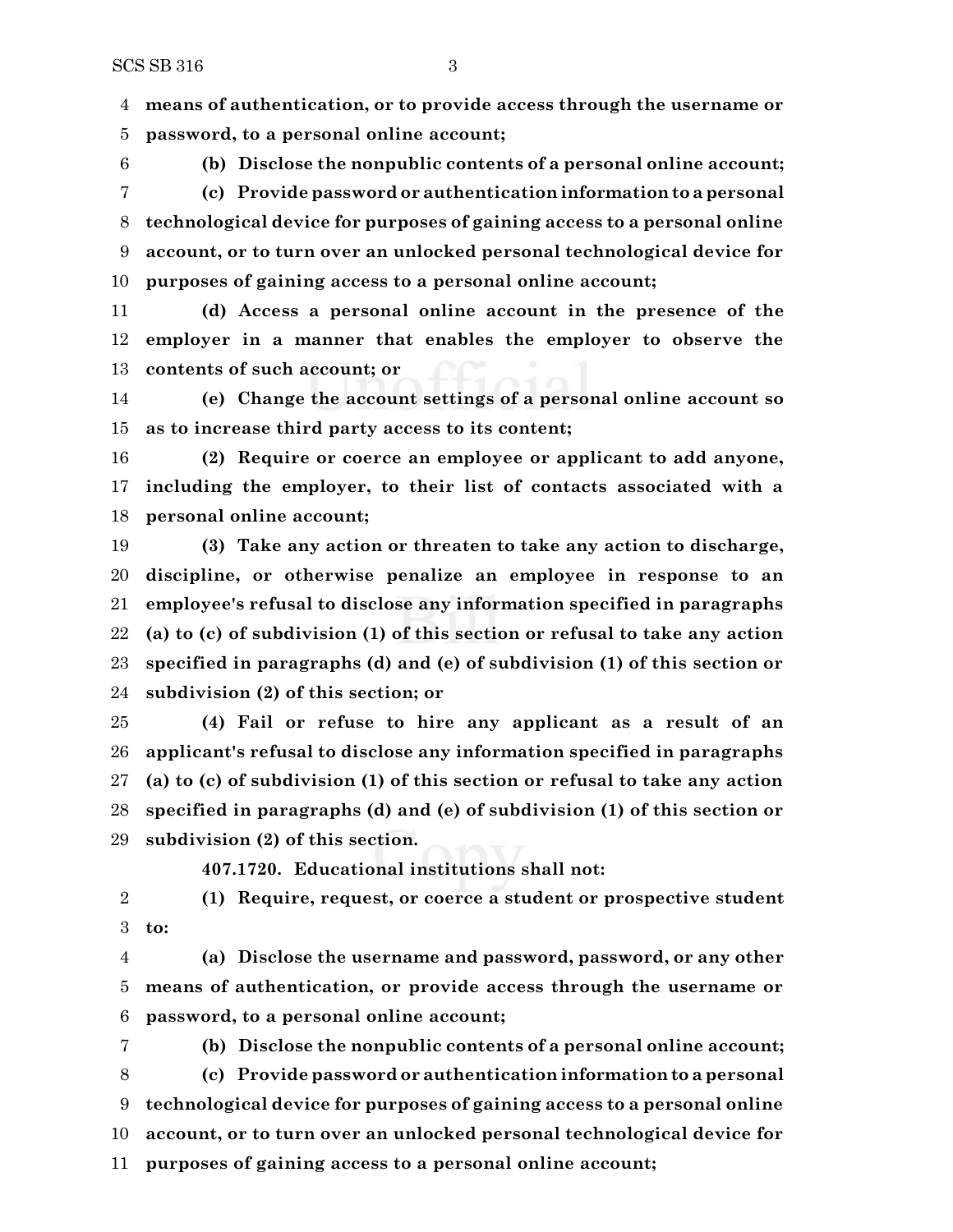**(d) Access a personal online account in the presence of an educational institution employee or educational institution volunteer, including, but not limited to, a coach, teacher, or school administrator, in a manner that enables the educational institution employee or educational institution volunteer to observe the contents of such account; or**

 **(e) Change the account settings of a personal online account so as to increase third party access to its content;**

 **(2) Require or coerce a student or prospective student to add anyone, including a coach, teacher, school administrator, or other educational institution employee or educational institution volunteer, to their list of contacts associated with a personal online account;**

 **(3) Take any action or threaten to take any action to discharge, discipline, prohibit from participating in curricular or extracurricular activities, or otherwise penalize a student in response to a student's refusal to disclose any information specified in paragraphs (a) to (c) of subdivision (1) of this section or refusal to take any action specified in paragraphs (d) and (e) of subdivision (1) of this section or subdivision (2) of this section; or**

 **(4) Fail or refuse to admit any prospective student as a result of the prospective student's refusal to disclose any information specified in paragraphs (a) to (c) of subdivision (1) of this section or refusal to take any action specified in paragraphs (d) and (e) of subdivision (1) of this section or subdivision (2) of this section.**

**407.1730. Landlords shall not:**

 **(1) Require, request, or coerce a tenant or prospective tenant to: (a) Disclose the username and password, password, or any other means of authentication, or to provide access through the username or password, to a personal online account;**

 **(b) Disclose the nonpublic contents of a personal online account; (c) Provide password or authentication information to a personal technological device for purposes of gaining access to a personal online account, or to turn over an unlocked personal technological device for purposes of gaining access to a personal online account;**

 **(d) Access a personal online account in the presence of the landlord in a manner that enables the landlord to observe the contents of such account; or**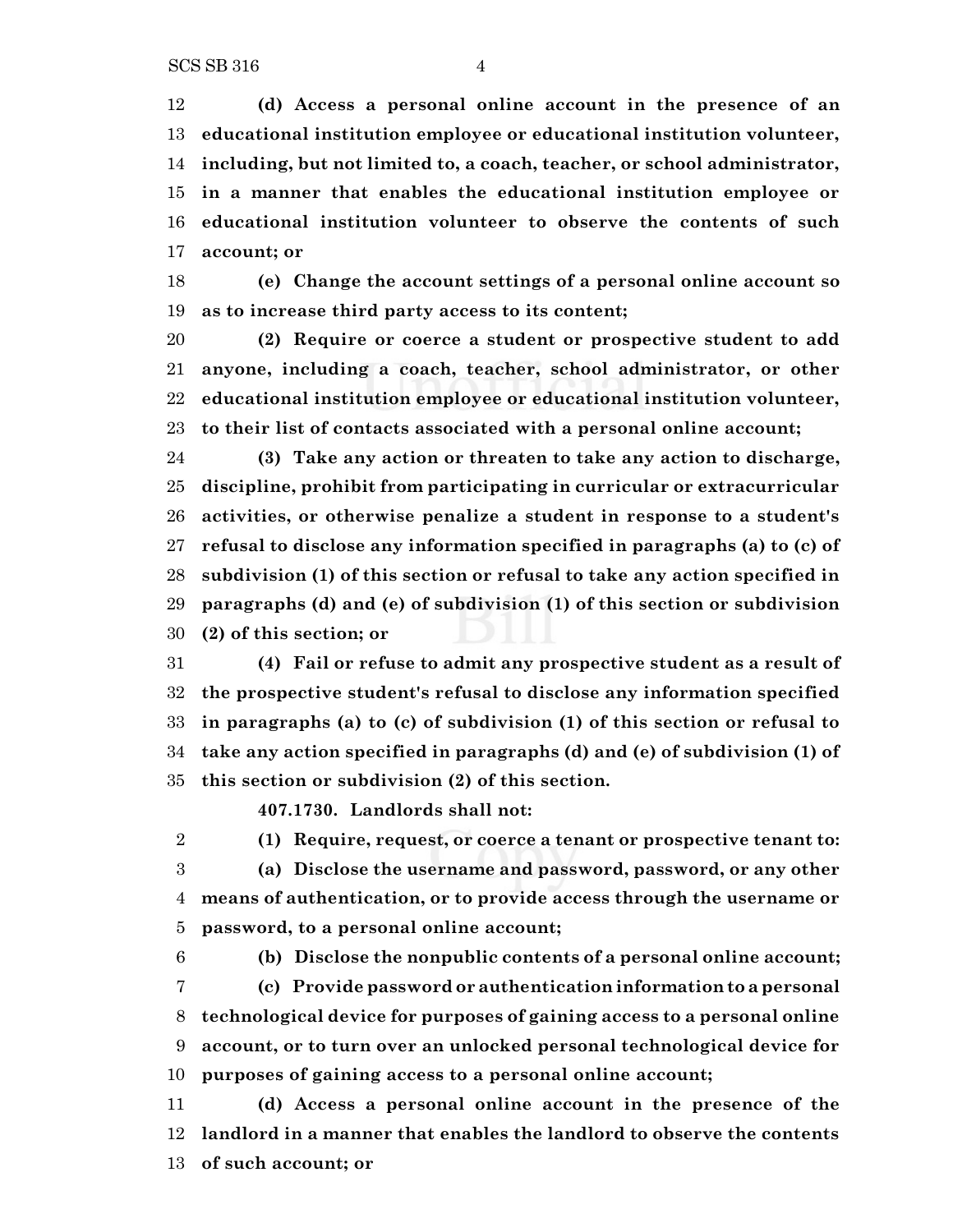**(e) Change the account settings of a personal online account so as to increase third party access to its content;**

 **(2) Require or coerce a tenant or prospective tenant to add anyone, including the landlord, to their list of contacts associated with a personal online account;**

 **(3) Take any action or threaten to take any action to evict or otherwise penalize a tenant in response to tenant's refusal to disclose any information specified in paragraphs (a) to (c) of subdivision (1) of this section or refusal to take any action specified in paragraphs (d) and (e) of subdivision (1) of this section or subdivision (2) of this section;**

 **(4) Fail or refuse to rent real property to, or otherwise penalize any prospective tenant as a result of a prospective tenant's refusal to disclose any information specified in paragraphs (a) to (c) of subdivision (1) of this section or refusal to take any action specified in paragraphs (d) and (e) of subdivision (1) of this section or subdivision (2) of this section; or**

 **(5) Include any provisions in a new or renewal lease, executed after the date the provisions of sections 407.1700 to 407.1770 take effect, that conflict with this section. Any such conflicting lease provisions shall be deemed void and legally unenforceable.**

**407.1740. Nothing in sections 407.1700 to 407.1770 shall prevent an employer, educational institution, or landlord from:**

 **(1) Accessing information about an applicant, employee, student, prospective student, tenant, or prospective tenant that is publicly available;**

 **(2) Complying with state and federal laws, rules, and regulations, and the rules of self-regulatory organizations as defined in section 3(a)(26) of the Securities and Exchange Act of 1934, 15 U.S.C. 78c(a)(26), or another statute governing self-regulatory organizations;**

 **(3) For an employer, without requesting or requiring an employee or applicant to provide a username and password, password, or other means of authentication that provides access to a personal online account, requesting or requiring an employee or applicant to share specifically identified content that has been reported to the employer for the purpose of:**

**(a) Enabling an employer to comply with its own legal and**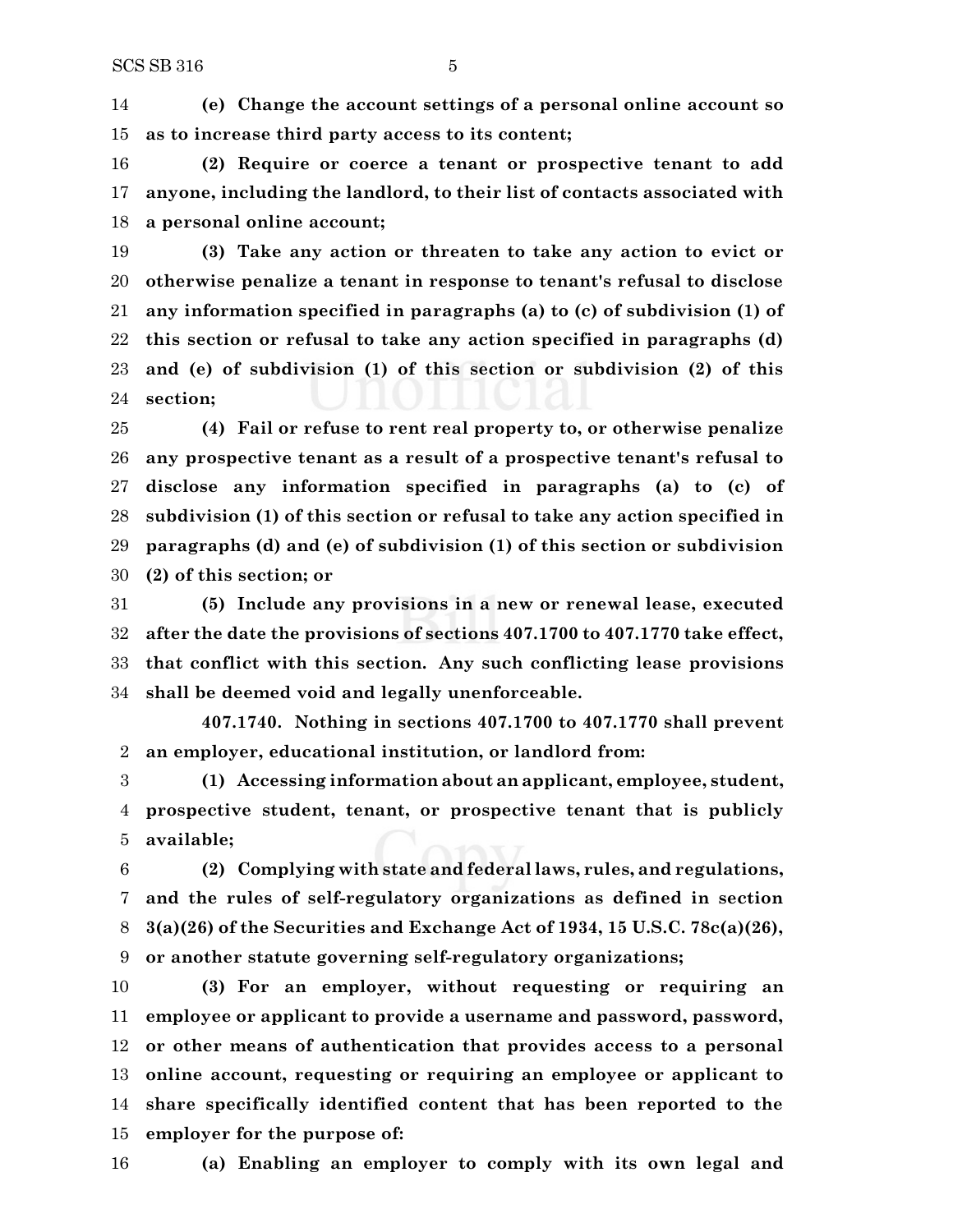**regulatory obligations;**

 **(b) Investigating an allegation, based on the receipt of information regarding specifically identified content, of the unauthorized transfer of an employer's proprietary or confidential information or financial data to an employee or applicant's personal online account; or**

 **(c) Investigating an allegation, based on the receipt of information regarding specifically identified content, that has been reported to the employer for the purpose of complying with its own legal obligations, subject to all legal and constitutional protections that are applicable to the employee or applicant;**

 **(4) For an educational institution, without requesting or requiring a student or prospective student to provide a username and password, password, or other means of authentication that provides access to a personal online account, requesting or requiring a student or prospective student to share specifically identified content that has been reported to the educational institution for the purpose of complying with its own legal obligations, subject to all legal and constitutional protections that are applicable to the student or prospective student;**

 **(5) For a landlord, without requesting or requiring tenant or prospective tenant to provide a username and password, password, or other means of authentication that provides access to a personal online account, requesting or requiring a tenant or prospective tenant to share specifically identified content that has been reported to the landlord for the purpose of:**

 **(a) Enabling a landlord to comply with its own legal and regulatory obligations; or**

 **(b) Investigating an allegation, based on the receipt of information regarding specifically identified content, of a lease violation by the tenant where such a violation presents an imminent threat of harm to the health or safety of another tenant or occupant of the real property or of damage to the real property;**

 **(6) Prohibiting an employee, applicant, student, or prospective student from using a personal online account for business or educational institution purposes; or**

**(7) Prohibiting an employee, applicant, student, or prospective**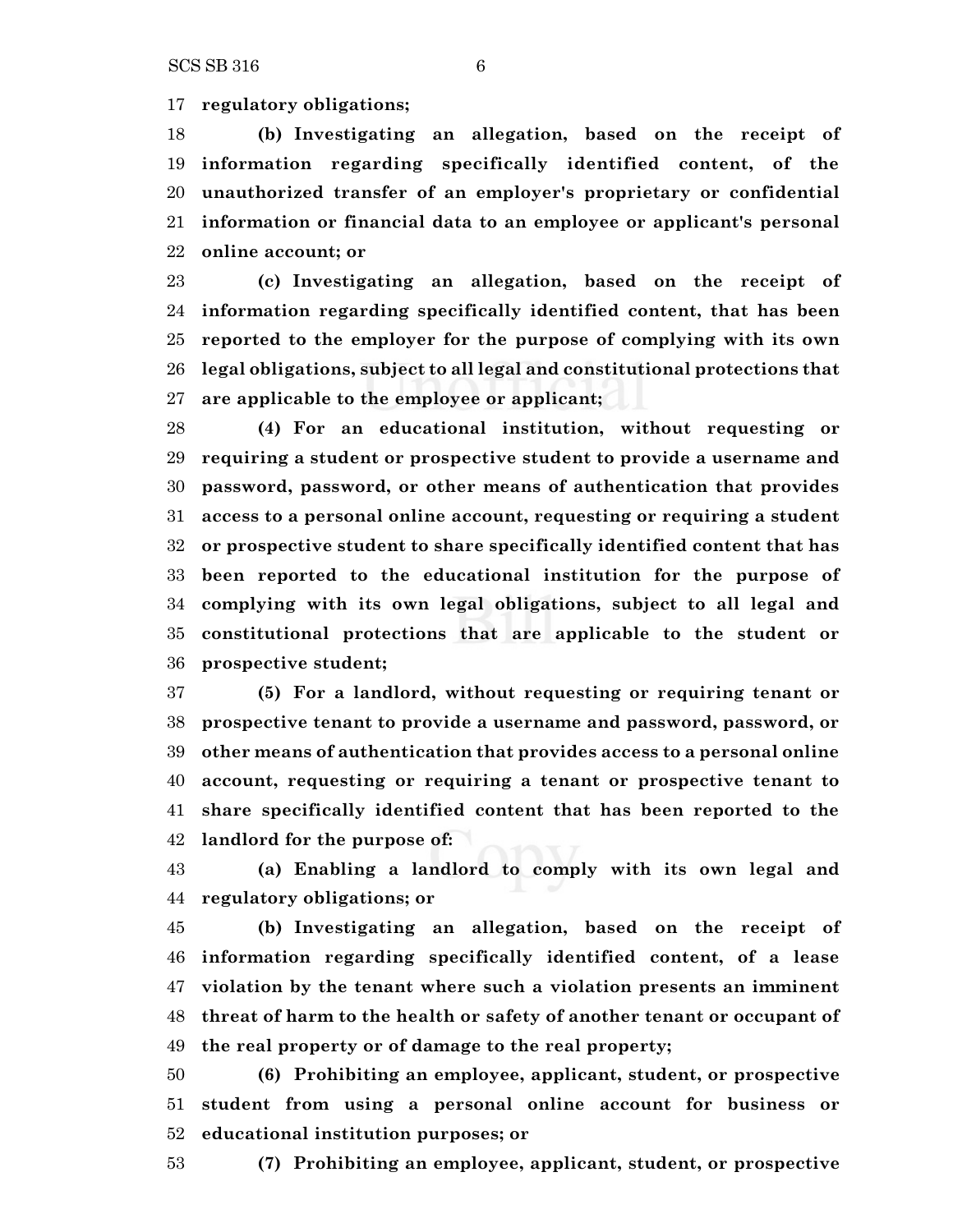**student from accessing or operating a personal online account during business or school hours or while on business or school property.**

**407.1750. If an employer, educational institution, or landlord inadvertently receives the username and password, password, or other means of authentication that provides access to a personal online account of an employee, applicant, student, prospective student, tenant, or prospective tenant through the use of an otherwise lawful technology that monitors the employer's, educational institution's, or landlord' s network or employer-provided, educat ional institution-provided, or landlord-provided devices for network security or data confidentiality purposes, the employer, educational institution, or landlord:**

**(1) Is not liable for having the information;**

 **(2) May not use the information to access the personal online account of the employee, applicant, student, prospective student, tenant, or prospective tenant;**

 **(3) May not share the information with any other person or entity; and**

 **(4) Shall delete the information as soon as is reasonably practicable, unless the information is being retained by the employer, educational institution, or landlord in connection with the pursuit of a specific criminal complaint or civil action, or the investigation thereof.**

**407.1760. 1. Any employer, educational institution, or landlord, including its employee or agents, who violates the provisions of sections 407.1700 to 407.1770 shall be subject to legal action for damages, to be brought by any person claiming a violation of the provisions of sections 407.1700 to 407.1770 has injured his or her person or reputation. A person so injured shall be entitled to actual damages, including mental pain and suffering endured on account of violation of the provisions of sections 407.1700 to 407.1770, reasonable attorneys' fees and other costs of litigation, and equitable relief, as may be appropriate.**

 **2. Any employee or agent of an educational institution who violates the provisions of sections 407.1700 to 407.1770 may be subject to disciplinary proceedings and punishment. For educational institution employees who are represented under the terms of a**